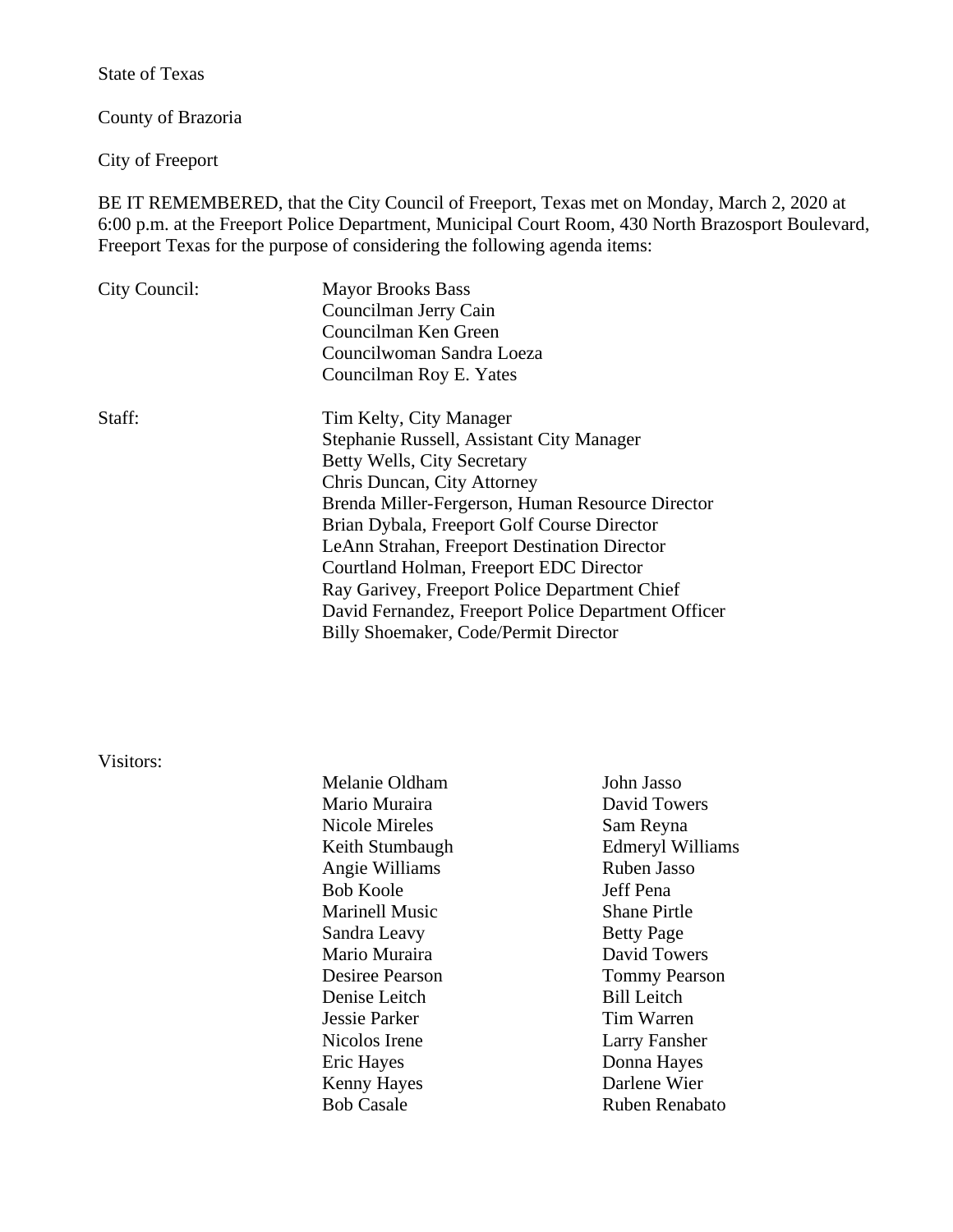### **Call to order.**

Mayor Brooks Bass called the meeting to order at 6:00 p.m.

## **Citizen's Comments**

Larry Fansher spoke to council regarding the Charter Election Amendment for Terms of Office. He said that the wording on the charter amendment could cause confusion and disagreements in the future. Mr. Fansher said if a person is going to run for a position then this person should have the knowledge of how a Council Meeting is run, and not just learning on the job.

.

Shane Pirtle with Port Freeport spoke to council about the East End projects. Mr. Pirtle said that Port Freeport has purchased 272 properties out of about 350 lots. Thirty-eight of these have been swapped homes for the properties. There are about twelve homestead properties remaining and Port Freeport is working with eight of these, to help relocate. Mr. Pirtle said that they are offering above market prices on these properties. Mr. Pirtle said that Port Freeport is doing their best to be ethical and compassionate with the residents and property owners. Mr. Pirtle said that the minutes from the last council meeting he read that there were some issues in some of the homes on 9<sup>th</sup> Street. Mr. Pirtle said that he nor commissioners have heard of any problems. And if there is a problem to contact him, or the staff. Nicole Mireles asked who did the inspections on the homes? Mr. Pirtle said the City of Freeport.

Kenny Hayes asked about the accident that the First Responder was involved in this morning. City Manager Tim Kelty said that the accident occurred at Cherry and Broad Street. The First Responder was t-boned, she was taken to the hospital and has been released. Mr. Hayes also asked what the update is on the pumps? Mayor Bass said that we are proceeding with the electrical

Nicole Mireles said that she keeps hearing reports from council members talking about possible code violations. She asked why the code officers not out in the community seeing this? City Manager said that the code officers are out and there are several cases being prosecuted at any given time. Nicole Mireles said a lot of this problem has been out there a long time.

Jeff Pena said regarding the accident this morning, is there any precautionary measures that will be taken such as signs, or speed bumps? He said this seems to be a boulevard of fast track oversized vehicles. City Manager Tim Kelty said that he has not looked at the accident report yet, but he will be assessing this.

Merinell Music said that she and other business owners in downtown Freeport have heard that a funeral home is going to request a variance to put funeral home in the heart of downtown. Ms. Music said her opinion is this is something we do not need downtown. Mr. Kelty City Manager said that the only option that the funeral home has is to apply for a variance through the Board of Adjustments, and no variance application has been filed.

## **PRESENTATIONS/ANNOUNCEMENTS: Announcements by Mayor, City Council and/or Staff**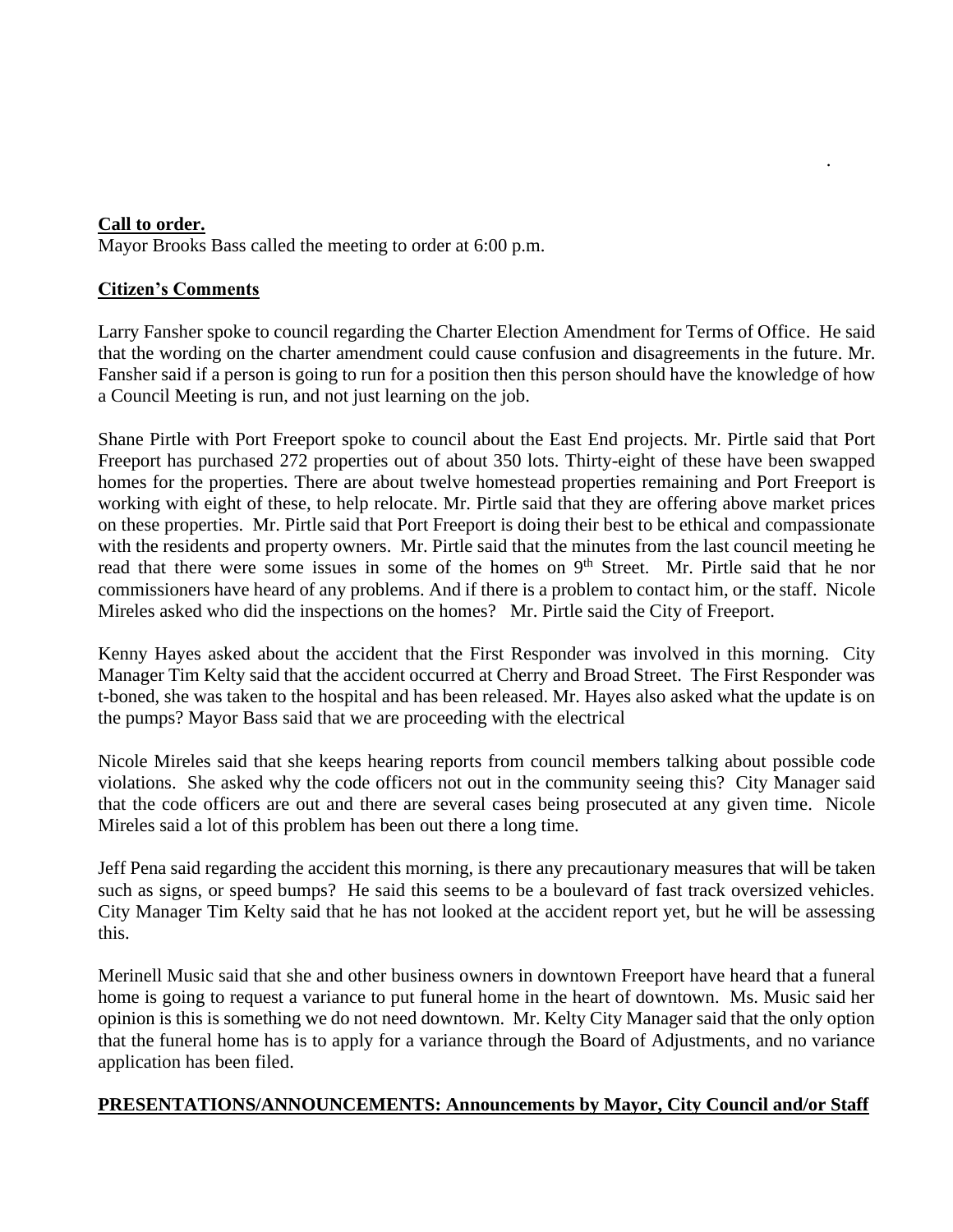Presentation from John Jasso, Chairman of the Brazoria County Veterans Steering Committee, for the 2020 Veterans Day Parade.

John Jasso, Chairman of the Brazoria County Veterans Steering Committee presented to council the Veterans Day Parade for 2020. He said that this is the twenty-second year and it will be celebrated here in the City of Freeport on Wednesday November 11, 2020. The parade will start at 11:00 A.M.

#### Presentation of the Police Department Annual Traffic Contact Report for the year of 2019.

Freeport Police Chief Raymond Garivey presented to council the Annual Traffic Contact report for the year of 2019.

Proclamation/Declaration of March as Bleeding Disorders Awareness Month.

Mayor Brooks Bass read the proclamation of the City of Freeport proclaiming that March 2020 as Bleeding Disorder Awareness Month.

#### **REGULAR SESSION**

Consideration and possible action on the approval of City Council meeting minutes from February 18, 2020.

On a motion by Councilwoman Loeza, seconded by Councilman Cain, with all present voting "Aye", Council unanimously approved the meeting minutes from February 18, 2020.

Review, Discussion and Possible Action Regarding Ethics Ordinance 2019-2567 and proposed Resolution No. 2020-2620.

City Manager Tim Kelty presented to council the proposed Resolution for the annual renewal of the City of Freeport Ethics Ordinance No. 2019-2567. Mr. Kelty said this Ordinance was adopted last year which guides the actions of council and staff and all appointed boards. Mr. Kelty said that this ordinance lays out specific ethical expectations for all individuals involved in Freeport Local Government.

On a motion by Councilman Green, seconded by Councilwoman Loeza, with all present voting "Aye", Council unanimously approved proposed Resolution No. 2020-2620 maintaining Ordinance No. 2019- 2567 for the City's ethics policy.

#### Consideration and possible action approving proposal for repairs to the Recreation Center Pool.

Freeport Destination Director, LeAnn Strahan and Freeport Recreation Center Supervisor, Jonathan Phillips along with Tim Warren with Progressive Commercial Aquatics, Inc. presented to council the proposal from Progressive Commercial Aquatics, Inc. for the repairs on the Recreation Center pool. It was presented that the pool has had maintenance issues regarding the fiberglass surface flaking for several years now. These flakes are very sharp and can be a hazard to guest in the pool. The proposed amount to repair the pool is \$73,975.00. Staff anticipates the cost of this repair is in the Recreation Centers budget for this year, without affecting any of the approved capital projects. Mayor Bass asked how long it will take to have the work completed on the pool? Mr. Warren said around 45 days. Councilwoman Loeza said this work is something that must be done. Mr. Warren said yes, this is a hazard, and someone can get hurt. The Quartzscapes Plaster will have a warranty of 10 years, and the Delamination/Pop-Ups will have a 3-year warranty. This warranty will be valid with proper water chemistry.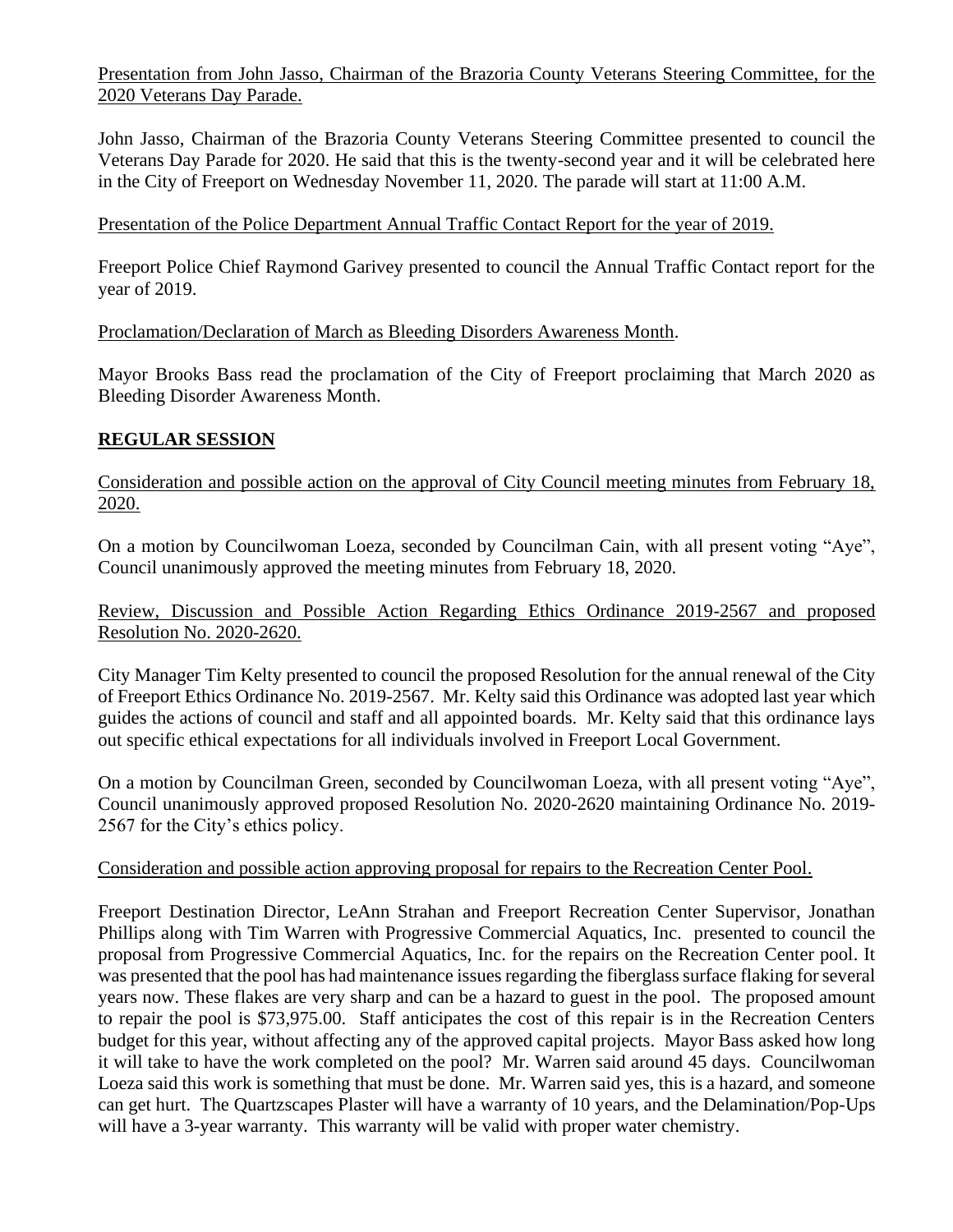On a motion by Councilwoman Loeza, for \$73,975.00, seconded by Councilman Green with all present voting "Aye", Council unanimously approved the proposal for repairs to the Recreation Center Pool.

### Discussion and direction regarding Sales Tax Overpayment and Repayment options.

Assistant City Manager, Stephanie Russell, presented to council the payback agreement with the Texas Comptroller of Pubic Accounts. Ms. Russell said that the city received a letter from the Comptroller notifying the City that we were overpaid in sales tax, in the amount of \$533,636.43. This is from a filed refund claim by a taxpayer. Ms. Russell said that this happens by a taxpayer who goes ahead a pays the tax that they know will be exempt, but this keeps the taxpayer from being penalized from not paying the taxes. Ms. Russell is recommending that the city enter into a 29-month payback agreement with the Texas Comptroller. Mayor Bass asked if there is anyway knowing who the company is? Ms. Russell said that she did ask the Comptroller and she was not told. Mayor Bass asked how can we prevent this from happening again? Ms. Russell said that we cannot prevent this from happening. Mayor Bass asked if there was an accounting for this, or just the letter. Ms. Russell said that the letter is all that she received. Mayor Bass said that he would like to have a little more information, and asked Ms. Russell to try and get more information on the amount that is due. Mayor Bass said that he would like to table this item until the next council meeting on March 16, 2020.

## Consider awarding Competitive Sealed Bid (CSB) #2002, Annual Fuel Contract, to Petroleum Traders Corporation.

Assistant City Manager, Stephanie Russell presented to council the bid from Petroleum Traders Corporation. The city went out for bids in February 2020 and received six bids, Petroleum Traders Corporation, Jaguar Fueling Services, LLS. Champion Fuel Solutions, Gold Star Petroleum, Sun Coast Resources, Inc., and Midtex Oil. The lowest bid was with Petroleum Traders Corporation. Ms. Russell said that staff recommends awarding the Competitive Sealed Bid to Petroleum Traders Corporation.

On a motion by Councilman Yates, seconded by Councilman Green with all present voting "Aye", Council unanimously approved the Annual Fuel Contract, to Petroleum Traders Corporation.

Consideration and possible action regarding Resolution No. 2020-2621 authorizing the City Manager to submit an application to Edward Byrne Memorial Justice Assistant Grant Program, for a radio console upgrade.

Freeport Police Chief, Raymond Garivey presented to council Resolution No. 2020-2621 authorizing the City Manager to submit an application to Edward Byrne Memorial Justice Assistant Grant Program. This grant is to partially fund the purchase, installation and replacement of the radio dispatching system.

On a motion by Councilman Yates, seconded by Councilwoman Loeza with all present voting "Aye", Council unanimously approved Resolution No. 2020-2621 authorizing the City Manager to submit an application to Edward Byrne Memorial Justice Assistant Grant Program, for a radio console upgrade.

Consideration and possible action on Resolution No.2020-2622 amending the master fee schedule for the Code & Permit Department.

Building/Code Department Director, Billy Shoemaker presented to council Resolution No. 2020-2622 to amend the Master Fee Schedule. Mr. Shoemaker said that the Building Department has identified issues that require some changes and clarifications to the fee schedule. Mr. Shoemaker said that State House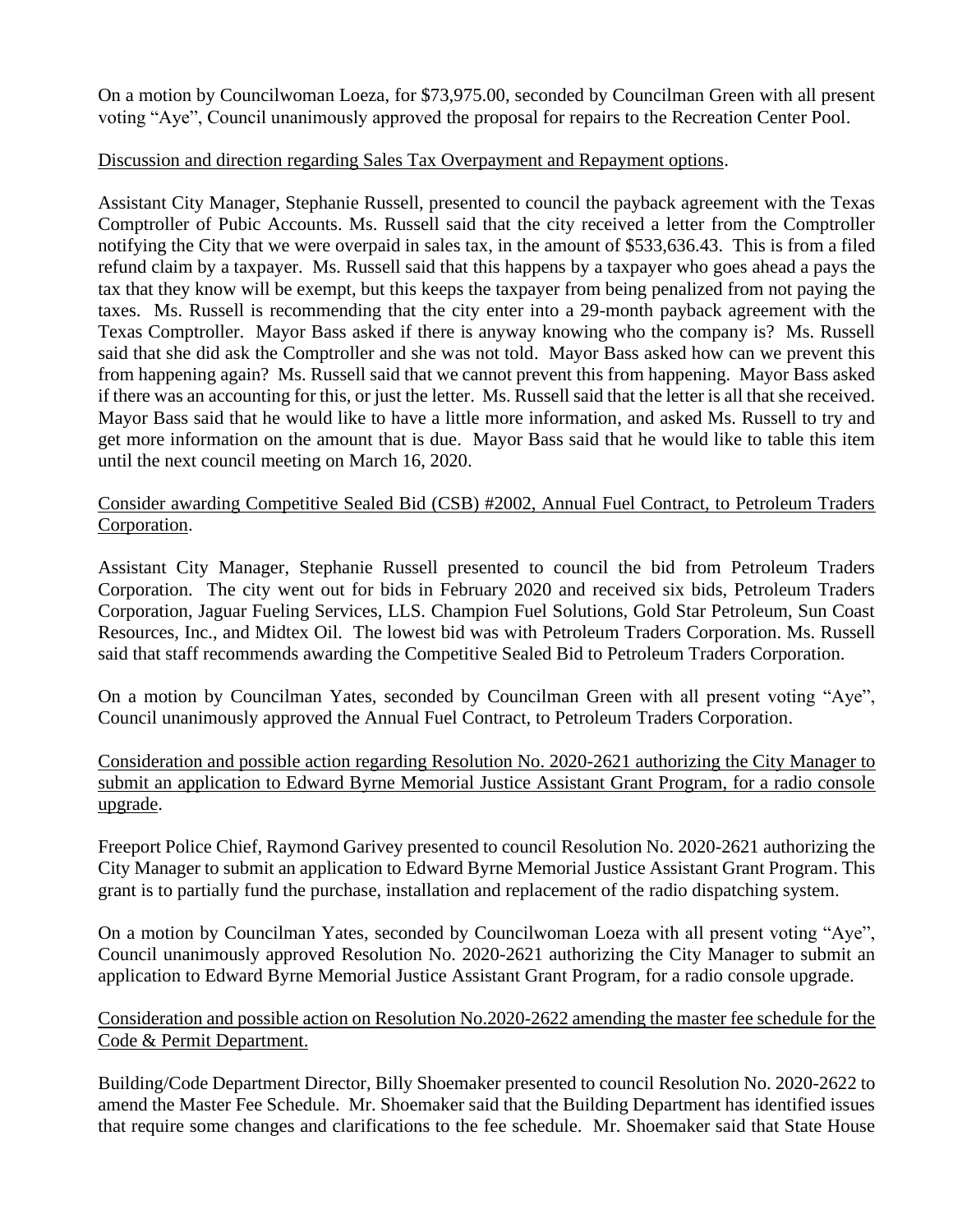Bill 852 changed with no time to adjust the way that we did our fee schedule. He said that with this amendment, most of these rates will bring our permit fees down. Mr. Shoemaker said that there are a few line item corrections and clarifications as well in this amendment. City Manager Tim Kelty said that previously we based our permit fees on the value of the improvement being made. This is what the Legislature said we can no longer do. Now instead of the valuation, we use the square footage assessment. Councilwoman Loeza asked if the city stays pretty close to what another city charge? Mr. Shoemaker said yes that the City of Lake Jackson is using the same .45 cents per square foot for commercial, and there are no changes to the residential. Jeff Pena said that Freeport is unique, and we are trying to grow, trying to develop new businesses, and attract new businesses. Will this stand in the way of incentivizing new businesses? Mr. Shoemaker said that he feels this will help, we are reducing the rate on commercial permit fees. Nicole Mireles asked after you give the permit fee, do you go back and raise the fee amount? Mr. Shoemaker said no.

On a motion by Councilman Yates, seconded by Councilman Cain with all present voting "Aye", Council unanimously approved Resolution No.2020-2622 amending the master fee schedule for the Code  $\&$ Permit Department.

### **WORK SESSION:**

Mayor Bass said that the new Public Works Director will begin on March 23, 2020. He said that the city has a punch list of things we want taken care of. The Mayor encouraged the residents of Freeport to notify the council of the things they would like taken care of. But to remember it will take time to get things taken care of, but a list will help the new Public Works Director to get things taken care of.

Councilman Green said that he has had citizens speak to him about situations that need to be taken care of. He said just to communicate the problem, and the problem can then be addressed and taken care of.

Councilman Cain said that he was confronted by different residents in the city about possible code violations at homes. Mr. Cain said one address is on  $10<sup>th</sup>$  Street, he said the yard has knee deep clover. Councilman Cain also said that on the corner of  $6<sup>th</sup>$  Street and Yaupon there is a house that has a boat and 18-wheeler that appears to not have been moved for some time. Councilman Cain said that he has noticed a lot of houses that are doing a lot of improvements, but there is also a lot of dead vehicles sitting in backyards, and a lot of houses where the backyards are full of junk. Mr. Cain said that the alley way of 119 Broad there is a jet ski carcass that someone threw over the fence and it is just sitting there. Mr. Cain said that he would encourage neighbors to help each other to clean up and maintain their property. And if we need to get the city involved then that is what we will have to do.

Councilwoman Loeza said that she noticed this morning that repairs have started on Victoria Street, she asked if the accident that occurred this morning was it because of the road not wide enough? Mr. Kelty said the road is the same width that is was, what happened it that the crane got off the road and sunk down, and then turned over. Mr. Kelty said that he has asked them to come back in the eighteen-inch trench and fill with compacted select fill along the edge of both sides. Councilwoman Loeza said that she is still seeing vehicles sitting in yards that aren't being used. She also said the new builds behind April's Furniture, the ditches are not flowing, the water is just sitting there. Councilwoman Loeza said it is nice seeing all the new houses coming up.

Councilman Yates said that there is a house by him, and the yard is full of junk.

City Manager Tim Kelty said that he attended the TCMA conference, he said that Chief Garivey was a featured speaker on Thursday morning and was very well received. Mr. Kelty said that evaluations for